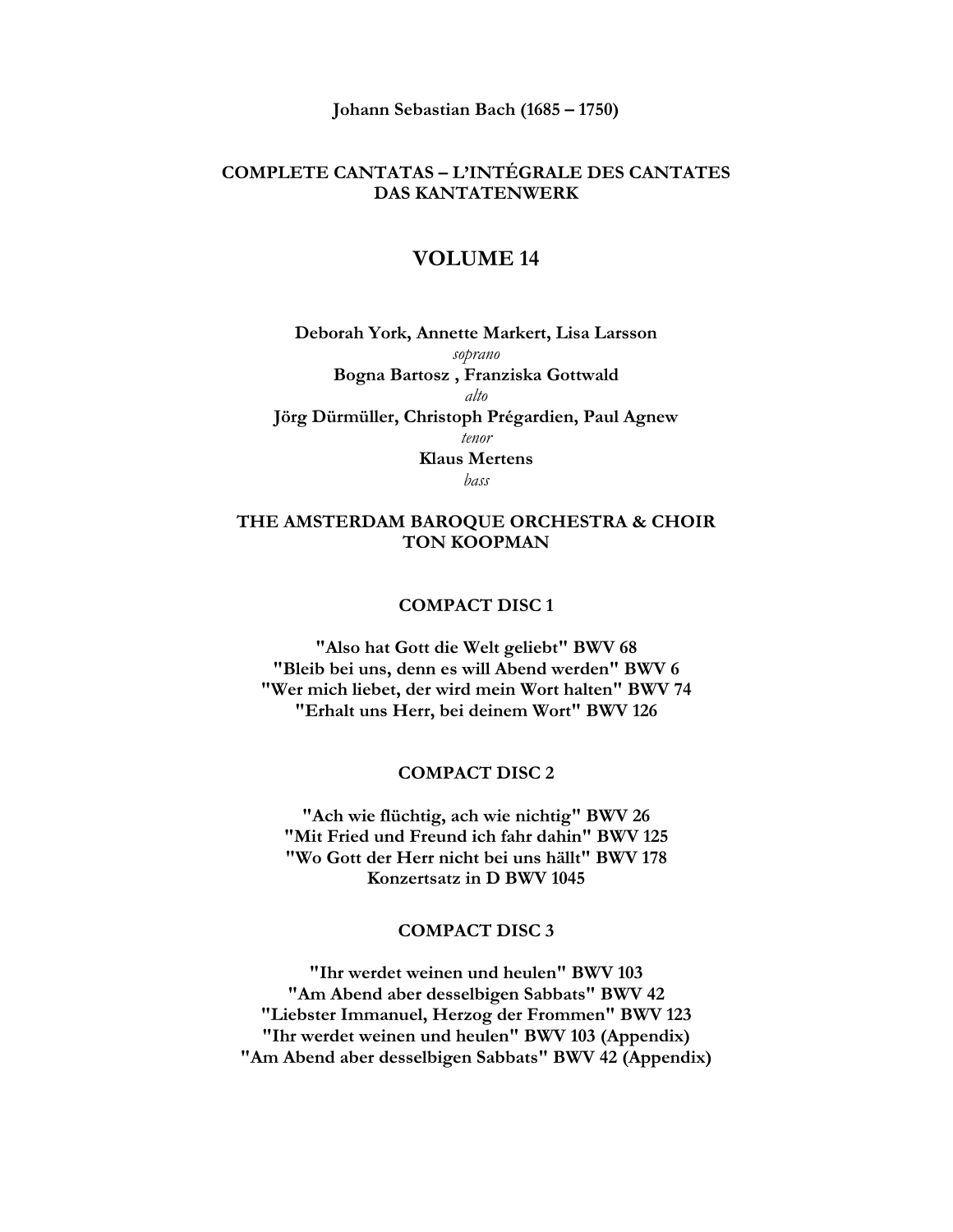# **Conclusion of the second yearly cycle (1724-25) of the Leipzig church cantatas**

by Christoph Wolff

# **Introduction**

The cantatas in this fourteenth series fall into four unequal groups: BWV 26, 123, 125 and 178 form part of the second yearly cycle of Leipzig church cantatas, which was abruptly broken off in March 1725. The chorale cantatas - based on strophes of church Lieder or church Lieder paraphrased into recitatives and arias - lent the cycle its distinct character. We do not know any tangible reason for the abrupt break-off, but we may assume that it is connected to the death of the author of Bach's texts, Andreas Stübel, deputy headmaster of the Thomasschule, who is presumed to have died on 31 January 1725. For evidently the composer had at his disposal only texts up to the Marian Feast of the Annunciation, 25 March 1725 (BWV 1). While the texts for BWV 6 and 42 are the work of an unknown poet, in Cantatas BWV 74, 68 and 103 Bach set texts by the Leipzig poet Mariane von Ziegler, who evidently filled the gap left by the poet of the chorale cantatas. Finally, BWV 1045 is a sinfonia of a cantata dating from the mid-1740s, the other movements of which have not survived.

# **The Cantatas**

The cantata "Also hat Gott die Welt geliebt", BWV 68, was first performed on Whit Monday, 21 May 1725. The text is the work of Mariane von Ziegler, who in the first movement uses the Lied strophe "Also hat Gott die Welt geliebt" by Salomo Liscow (1675), while the fifth movement draws on John 3:18. This bible text comes from the Gospel reading of the day (John 3:16-21), to which the Lied strophe also refers.

The instrumental forces of the cantata include three oboes, violoncello piccolo and the customary strings, and also cornett and three trombones - the latter being used to underpin the concluding chorale movement with sophisticated polyphony. This procedure leads us to infer that Bach had to take into consideration the severe demands made on his singers during the feast days. Also for the chorale chorus (movement 1) Bach uses the cornett in order to reinforce the melody-bearing soprano voice. The soprano and bass arias (movements 2 and 4) are lavish reworkings of two movements from the Weimar Jagdkantate, BWV 208, of 1713.

The cantata "Bleib bei uns, denn es will Abend werden", BWV 6, dates from Easter Monday of 1725 and was first performed on 2 April. The author of the text is unknown. Its first movement draws on Luke 24:29, while movement 3 uses the Lied strophes "Ach bleib bei uns, Herr Jesu Christ" after Philipp Melanchthon (1579) and "In dieser letzt'n betrübten Zeit" by Nikolaus Selnecker (1572), and movement 6 uses the second strophe of Martin Luther's "Erhalt uns Herr bei deinem Wort" (1542) In this cantata the choir, whose four voices are also treated in a soloistic fashion, is accompanied by an instrumental ensemble that includes three oboes alongside the usual strings. The violoncello piccolo was not added until the second performance (probably in 1727), in movements 2 and 3. Movement 3 was later reworked by Bach as an organ chorale and published as one of his six "Schubler" Chorales (c. 1748). The extended and multipartite opening chorus forms an imposing prelude to the four solo movements, after which comes the concluding chorale.

The cantata "Wer mich liebet, der wird mein Wort halten", BWV 74, was written for Whit Sunday of 1725 and was performed on 20 May 1725. The text is by Mariane von Ziegler. In movement 1 the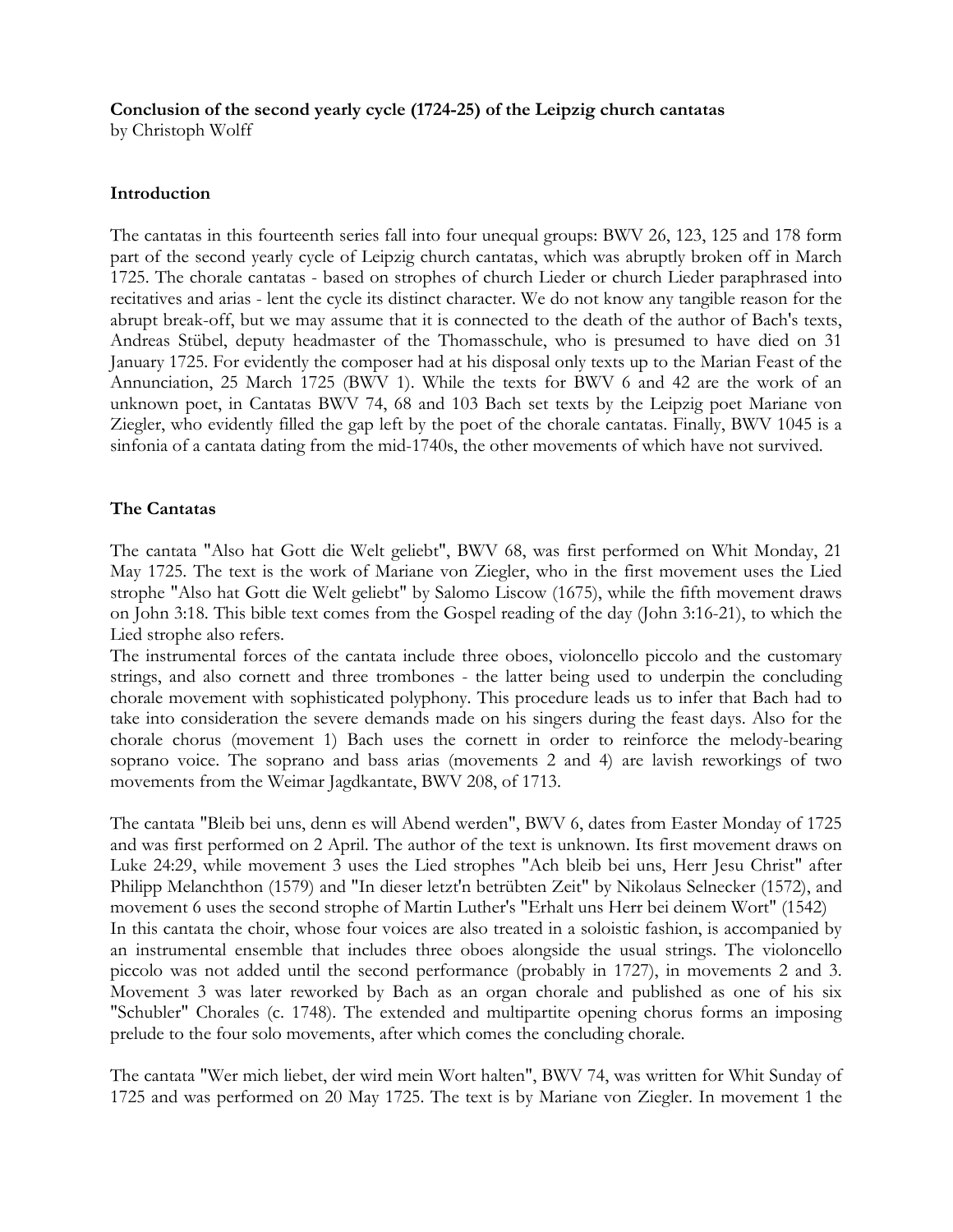Leipzig poet quotes John 14:23, in movement 4, John 14:28, both verses from the Gospel reading of Whit Sunday. Movement 8 uses as its text a Lied strophe by Paul Gerhardt, "Gott Vater, sende deinen Geist" (1653), sung on the old melody "Kommt her zu mir, spricht Gottes Sohn" (1539). For the first two movements Bach drew on music from the first and fourth movements of Cantata BWV 59 (1723-24), which has the same name. It is conceivable that the remaining movements are also derived from an earlier, unknown composition.

The lavish scoring, with three trumpets, drums and three oboes alongside the customary strings, and the soloistic manner in which the four choral voices are treated underline the cantata's festive character. This is further enhanced by the richly contrasted scoring of the recitatives and arias. Outstanding in this regard are movement 6, a bass recitative accompanied by three oboes, and the succeeding alto aria, in which the three oboes are joined by a solo violin and a full string orchestra.

The cantata "Erhalt uns, Herr, bei deinem Wort", BWV 126, is intended for Sexagesima Sunday and was first performed on 4 February 1725, only two days after Cantata BWV 125. It is, before Cantatas BWV 127 and BWV 1, the third-to-last chorale cantata of the yearly cycle of 1724-25. Its text is based on the Lied of the same name by Martin Luther (1542). Its first and third strophes are taken over unchanged, while the remaining strophes are paraphrased. The concluding chorale departs from the usual scheme of the chorale cantata in being taken from another Lied, in fact one by Luther, "Verleih uns Frieden gnadiglich" (1529), a German version of "Da pacem Domine". The cantata's scoring, apart from the usual chorus (in which the alto, tenor and bass voices are also treated soloistically) and the standard orchestra with strings and two oboes, calls for a trumpet. This makes a prominent entrance already in the first bars of the opening chorus, and its presence underlines the combative, dogmatic character of this late devotional song of Luther's. The Lied melody is again heard in movement 3, here inserted into a recitative. The cantata's two arias make no reference to the melody, but only to the paraphrased chorale text, which stimulates graphic musical expression from Bach: "Sende deine Macht von oben" ("Send your power from on high") in no. 2 (tenor and two oboes) and "Sturze zu Boden schwülstige Stolze" ("Hurl to earth bombastic pride") in no. 4 (bass with continuo).

The cantata "Ach wie fluchtig, ach wie nichtig", BWV 26, was written for the 24th Sunday after Trinity, and Bach performed it for the first time on 19 November 1724. The work is based on the Lied of the same name by Michael Franck (1652), with its own melody. Of Franck's 13 strophes the first and the last are taken over word for word in movements 1 and 6, the others being summarised in paraphrase form. The contents' reference to the Gospel for that Sunday, Matthew 9:18-26 (the raising of Jairus's daughter) is limited to a general allusion to the resurrection of the dead. The vocal forces (all four of the choral voices also used in a soloistic manner) are complemented by a substantial instrumental ensemble with transverse flute, three oboes, strings and continuo, with a horn added in the first and last movements to reinforce the chorale melody. The opening chorus, with its motives darting up and down the scale, express life's transience. The virtuosity of the orchestral texture continues in the vocally challenging Aria no. 2 and in the following recitative, which translates the word "Freude" (joy) into an extended hemisemiquaver melisma. The last aria too (no. 4), with its unusual oboe trio, alludes to the text ("An irdische Schatze das Herze zu han-gen" - "to dote on earthly treasures").

The cantata "Mit Fried und Freud ich fahr dahin", BWV 125, was written for the Feast of the Purification of the Virgin Mary in 1725, celebrated each year on 2 February. Its text is based on the Lied of the same name by Martin Luther (1524), a German verse paraphrase of the Song of Simeon from the Gospel reading for the feast, Luke 2:22-32 (Presentation of Jesus in the Temple). Strophes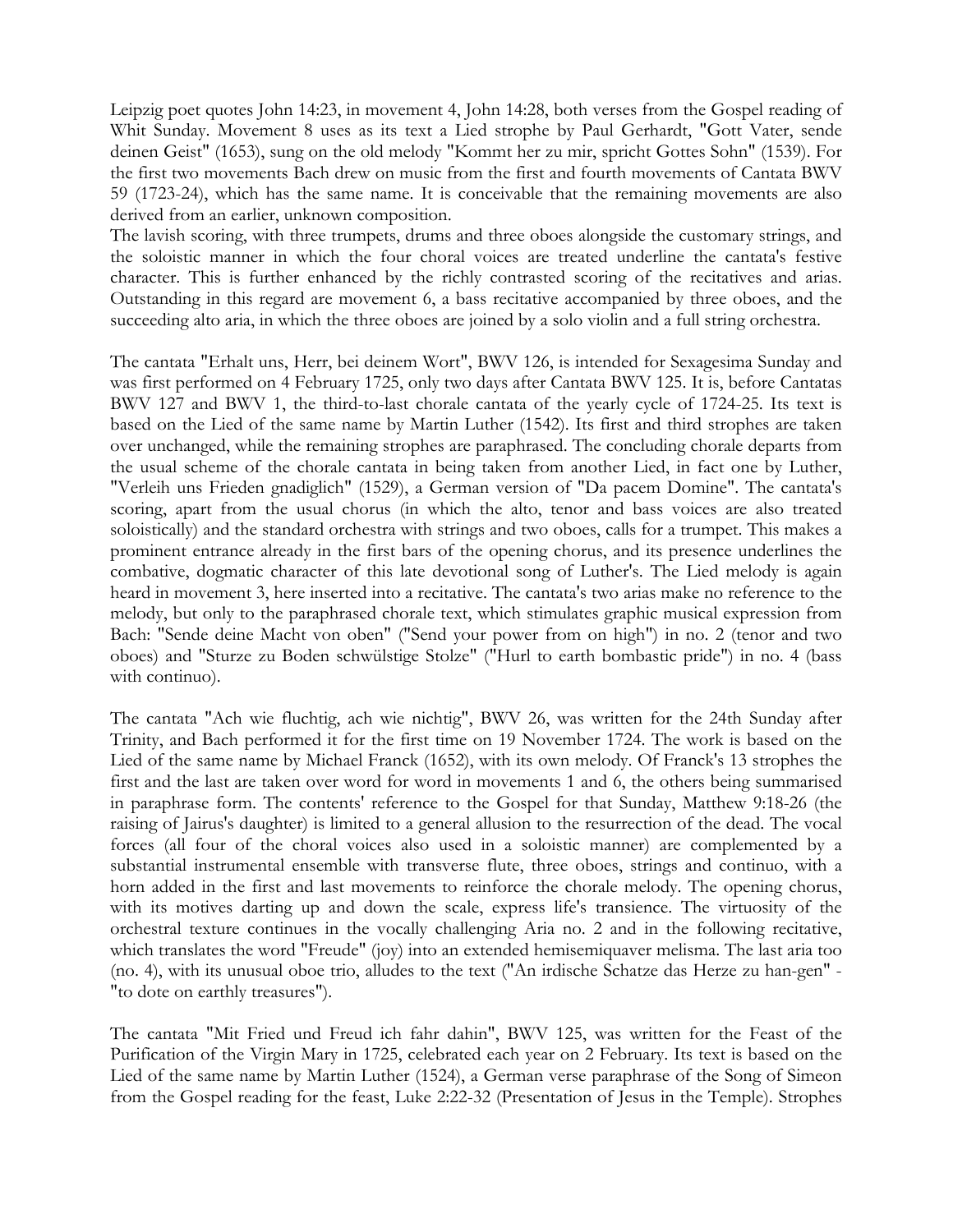1, 2 and 4 are preserved word-for-word, the rest paraphrased.

The scoring of the cantata consists of four-voice choir with three vocal soloists (alto, tenor and bass) and a string orchestra with transverse flute and oboe. The cantus firmus in the opening and closing movements is reinforced by the horn. The distinctive melody (in the Phrygian mode) of old Simeon's song is both intertwined and supported by a flowing orchestral texture in 12/8 time, in which the lower choral voices are also swept along. It can also be heard in movements 3 and 6. Of particular delicacy is the first aria (no. 2), in which the alto voice represents the blind Simeon, and where the phrase "gebrochenen Augen" ("ruined eyesight") is accompanied by a broken vocal line.

Flute and oboe d'amore underline the almost trembling declamation with dotted rhythms, soft appoggiaturas and irregular trills.

The cantata "Wo Gott der Herr nicht bei uns halt", BWV 178, for the 8th Sunday after Trinity, was first performed on 18 July 1724. Its text is based on the Lied of the same name by Justus Jonas (1525), with its own melody. The first and the last two strophes are taken over unchanged in the opening and final movements, while the inner strophe, using quotations of single lines in paraphrased form are used for the recitatives and arias. The contents of the Lied refer to the Gospel for that Sunday, Matthew 7:15-23 (warning about false prophets). The cantata is scored for fourvoice choir (alto, tenor and bass with a solo function), accompanied by an instrumental ensemble of 2 oboes, strings and continuo. The Reformation cantus firmus is heard in the opening chorus and in the concluding chorale in a clearly recognisable and unem-bellished form, and in movements 2, 4 and 5 is used various ways (in one voice in movements 2 and 4, in five voices in movement 5), but used in an extremely pointed manner - here and there with graphic musical illustration of single passages of text (for example on key words like "wenn unsre Feinde toben" - "if our enemies rage" in movement 1).

The Sinfonia in D, BWV 1045, survives as a single instrumental work. It was intended as the introductory movement of a cantata, as the simple wording of the original title indicates: "/. /. Concerto a 4 voci. 3 Trombe, Tamburi, 2 Hautbo: Violino Cone: 2 Violini, Viola e Cont." After the phrase "Jesu juva" (Jesus, help), usual in Bach's scores, the indication "Concerto a 4 voci" points to a piece of church music for four voices ("Concerto" is the term used by Bach for a cantata). The sinfonia is not allocated to any particular liturgical occasion. The autograph score has survived in fragmentary form and belongs, to judge from Bach's handwriting, to the period 1743-46. Thus it is one of the latest surviving cantata sources.

Not only are the final bars of the sinfonia missing (they have been supplied for this recording), the remaining movements of the cantata are also missing, which were detached from the surviving score in about 1800 at the latest and whose whereabouts are unknown. The indicated scoring, solo violin, three trumpets with drums, two oboes, strings and continuo, is unusual lavish and indicates that the work could have been written for a particular occasion - perhaps for one of the church high feasts or for the services for the change of council held in August every year.

The cantata "Ihr werdet weinen und heulen", BWV 103, was written for "Jubilate" Sunday (3rd Sunday after Easter) 1725 and first performed on 22 April that year. The text, by the poet Mariane von Ziegler, which was clearly modified through Bach's interventions, adheres to the text of the Gospel for that Sunday, the central verse of which (John 16:20) forms the basis of the the first movement. The concluding chorale is based on the ninth strophe of the Lied "Barmherziger Vater, hochster Gott" by Paul Gerhardt (1653), which was sung to the melody of "Was mein Gott will, das g'scheh allzeit" (1572). The cantata's scoring with four-voice choir (alto and tenor being used soloistically) includes as instruments trumpet, flauto piccolo, two oboi d'amore and strings. The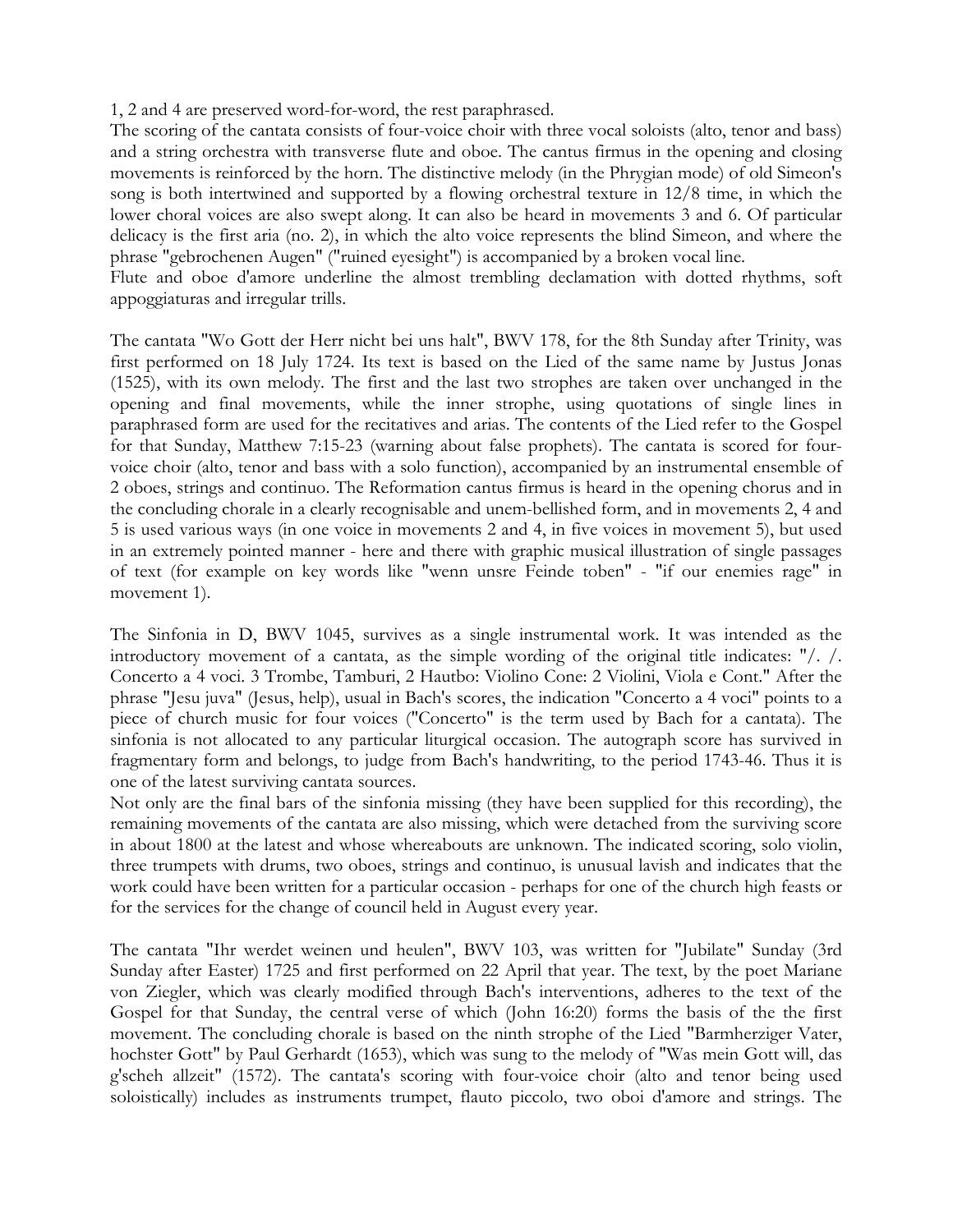formal layout corresponds to what was normal in Leipzig, in which a large-scale, highly expressive opening chorus (with extended instrumental introduction and several choral sections based on fuguelike imitation) and a final chorale frame the solo movements. Among these the two arias stand out: movement 3, a chromatic trio for alto, recorder and continuo and movement 5, written in concertato style for tenor with trumpet and strings.

Appendix: alternative versions for movements 1 and 3, which belong to a subsequent performance of 1731. The parts Bach added later confirm that the recorder (flauto piccolo) is replaced by a transverse flute.

The cantata "Am Abend aber desselbigen Sabbats", BWV 42, dates from the 1st Sunday after Easter, 8 April 1725. The text, by an unknown author, recurs in a print prepared for a subsequent performance of the cantata in 1731. The text of movement 2 uses as its source John 20:19, that of movement 4 the chorale strophe "Verzage nicht, o Hauflein klein" by Johannes Fabricius (c. 1635), while that of movement 7 uses Martin Luther's "Verleih uns Frieden gnadiglich" (1524). The introductory sinfonia probably stems from an instrumental work that has not survived, from Bach's period in Kothen. In this cantata the choir appears only in the concluding chorale. The three extended arias all stand out for their different scoring: the alto aria (movement 3) with the entire complement of instruments, the duet for soprano and tenor (movement 4) with its flexible continuo, in which the cello and bassoon weave around the bass voice, and the bass aria (movement 6) with its violin accompaniment (with divided first violins).

Appendix: in a later alternative version of the cantata the continuo in movement 4 is performed with a double-bass.

The cantata "Liebster Immanuel, Herzog der Frommen", BWV 123, written for the feast of Epiphany, was first performed on 6 January 1725. It is based on the Lied of the same name by Ahasverus Fritsch (1679). Its first and sixth strophes are taken over unchanged, while the middle strophes are paraphrased to form two pairs of recitative and aria. The text recalls the Christmas season that is drawing to a close, but contains no closer reference to the Gospel for that Sunday, Matthew 2:1-12 (The Wise Men from the East). In keeping with the festive character of the cantata, the scoring is lavish. Alongside the usual four-voice choir, whose three lower voices are also treated soloistically, the string orchestra is complemented by a double pair of woodwind (two each of flutes and oboi d'amore). Already in the opening movement the woodwind play a prominent role, not only setting the pastoral mood of the 9/8 movement but also leading in turns with the chorale melody. The tenor aria, no. 3, makes a dramatic impression, being a quartet movement with two oboi d'amore, in which the motivic material and alternating tempos refer directly to the words: the phrase "die harte Kreuzesreise" ("the hard way of the Cross") is underlined by bizarre chromatic melodic figures, the raging "Ungewitter" (storm) by exuberant passage-work.

In the concluding chorale Bach takes an unconventional course, repeating the Abgesang of the last strophe piano in accordance with the words "legt ins Grab hinein" ("lies in the tomb").

### **The Soloists**

The English soprano **Deborah York** graduated from Manchester University with a First Class Honors Degree in music and went on to study at The Guildhall School of Music and Drama, London, with Laura Sarti. She now studies with Janice Chapman.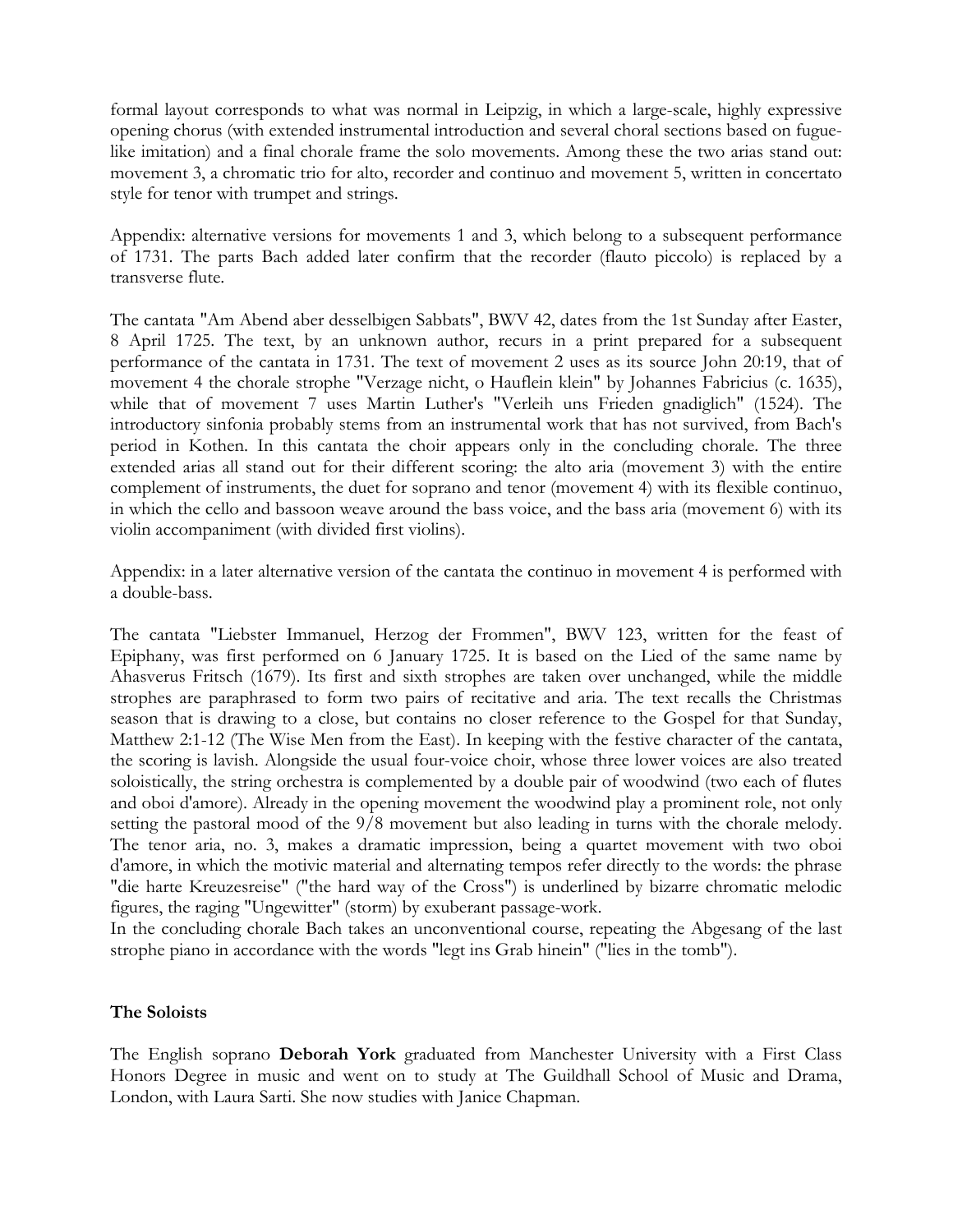Deborah York performs and broadcasts regularly with many of Europe's leading groups and orchestras. Her concert performances have included a recital with The King's Consort at the Tonhalle, Zurich; a recital at Wigmore Hall with Michael Chance and Julius Drake, a recital of songs by Stravinsky, Prokofiev and Poulenc with Julius Drake at the 1998 Saintes Festival, Un Viaggio a Roma with Concerto Italiano and Rinaldo Alessandrini, Bach's Magnificat (BWV 243), Weihnachts-Oratorium (BWV 248) and St. John Passion (BWV 245) with Collegium Vocale Gent and Philippe Herreweghe, Bach's St Markus Passion (BWV 247) with Ton Koopman, Messiah with Trevor Pinnock and The English Concert; Purcell's Fairy Queen with Markus Creed and Freiburger Barockorchester, and Vivaldi's Laudate Pueri with La Stagione, Frankfurt.

Deborah York's operatic roles have included Anne Truelove in Stravinsky's The Rake's Progress in the celebrated Cox/Hockney Glyndebourne production for New Israeli Opera; Mirror in Harrison Birtwistle's The Second Mrs Kong for Glyndebourne and Glyndebourne Touring Opera; Emilia in Händel's Flavio for Opera Theatre Company, Dublin and Covent Garden Festival; Servilia in La Clemenza di Tito for Glyndebourne Touring Opera; Barbarina (Figaro) and Giannetta (L'Elisir d'Amore) at Covent Garden, Ismene in Telemann's Orfeus and Iris in Händel's Semele, both with René Jacobs at the Berlin Staatsoper, and Euridice in Monteverdi's Orfeo at the Bayerische Staatsoper in Munich. (source: http://www.bach-cantatas.com)

**Annette Markert** was born in the Rhone Valley in Germany and studied music at the HochschulefurMusik in Leipzig. Her first operatic engagement was at Halle, Germany (1983-1990), where she was twice awarded the prestigious Handel Prize for her out- standing operatic performances, including the title roles in Rinaldo and Floridante. She was then engaged at Leipzig (1991-1996), where she won wide critical acclaim for such roles as Rosina in The Barber of Seville, Cherubino in The Marriage of Figaro, and Olga in Eugene Onegin.

Annette Markert's concert and operatic engagements have included collaborations with such distinguished conductors as Kurt Masur, Philippe Herreweghe, Nicolas McGegan, Kurt Sanderling, Ton Koopman and Reinhard Goebel. She has enjoyed particular success in the Baroque repertoire, highlighted by celebrated performances of Bach's StJohn Passion with the Vienna Philharmonic under Philippe Herreweghe and the St Matthew Passion with the New York Philharmonic and Kurt Masur.

Other notable appearances have included a series of Israel Philharmonic performances of Beethoven's 'Choral' Symphony under Kurt Masur, Frank Martin's Golgotha conducted by Herbert Bock at the Vienna Konzerthaus, Mahler's Des knaben Wunderhorn with the Antwerp Royal Philharmonic, and sell-out performances in Carnegie Hall of Haydn's 'Harmony' Mass with Roger Norrington.

The 1999-2000 season brought Annette Markert together with conductor Ton Koopman and the Amsterdam Baroque Orchestra for performances and recordings of Bach's cantatas.

Swedish soprano **Lisa Larsson** has won acclaim around the globe for her Erato recordings with Ton Koopman of Bach's Christmas Oratorio, Magnificat, Easter Oratorio and several volumes in the complete cantata series. So it comes as something of a surprise to learn that she originally started out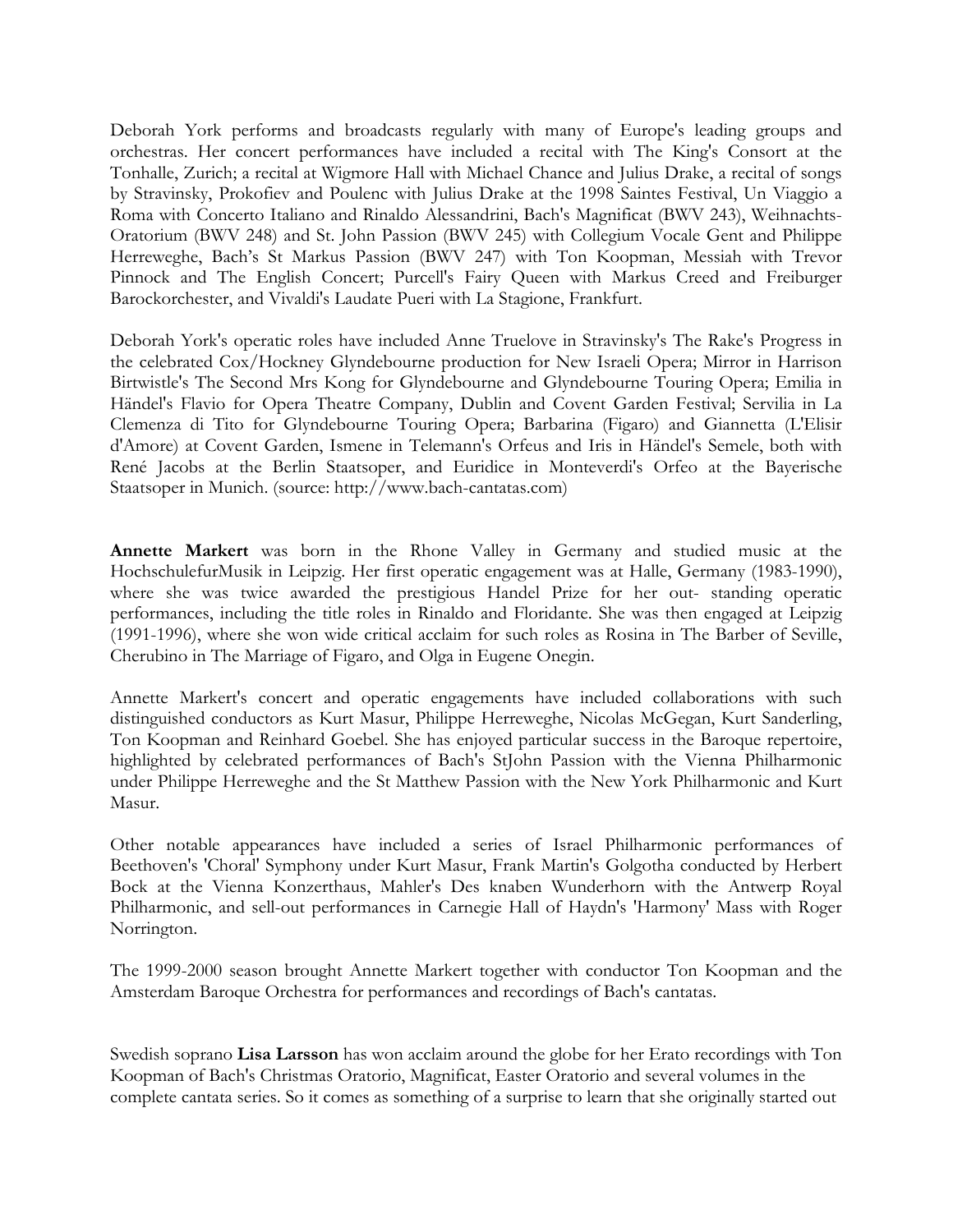as a concert flautist and only later concentrated her attention on singing. Following intensive training in Switzerland, she was immediately hired in 1993 by the Opernhaus Zurich Opera Studio for two years. During her time there she gained much valuable experience singing under a number of internationally acclaimed conductors, including Nikolaus Harnoncourt and Christoph von Dohnanyi.

She left the Zurich opera company in 1995, and her career has blossomed at an exceptional rate. Following appearances at La Scala Milan, Lausanne Opera and the Komische Oper Berlin, she spent a year with the Basel Opera Company, where she enjoyed particular success in Mozart's The Marriage of Figaro and Cluck's Orpheus. Since then she has performed at many of Europe's leading operatic venues and festivals, including the Royal Danish Opera, Lyon Opera, Glyndebourne, the Salzburg Easter Festival and BBC Promenade Concerts. Always very much in demand as a concert soloist, Larsson has appeared with such renowned conductors as Claudio Abbado, Franz Welser-Most, Christopher Hogwood and Nicholas McGegan.

After leaving school, **Bogna Bartosz** first studied singing at the Academy of Music in Gdansk. After graduating with distinction, she continued her studies at the Berlin Academy of Arts under Professor Ingrid Figur, and took part in master classes with Aribert Reimann, Adele Stolte and Anna Reynolds.

At the 9th International J.S. Bach Competition in Leipzig in 1992, she won first prize, as well as the special prize awarded by the MDR broadcasting organization in Leipzig. Since then Bogna Bartosz has sung with well-known orchestras and leading conductors, in all the major concert halls in Germany, as well as in Europe, the USA and Israel, and at numerous major festivals.

The Swiss lyric tenor **Jörg Dürmüller** studied voice at the Winterthur Conservatory with Ruth Binder (1977-1982), and with a scholarship of the Migros-Genossenschafts-Bund at the Academy of Music and Theatre in Hamburg with Naan Pöld, Hans Kagel and Hertha Werner (1982-1987). He attended master classes given by Edith Mathis, Christa Ludwig and Hermann Prey.

His first opera-engagement led him in 1987 to the Bielefeld City Theatre, where he was a member of the ensemble for five years. From 1995 to 1997 he was engaged as the first tenor at the Brunswick State Theatre under Kammersängerin Brigitte Fassbaender. He appeared also at the State Opera of Hamburg, and at the Theatre in Revier Gelsenkirchen. In 1996 he appeared as a guest at the Comic Opera Berlin in the role of Fernando in Così fan tutte produced by Harry Kupfer, and at the National Theatre of Braunschweig as Andres in Wozzeck by Alban Berg. In 2002 and 2003 he is invited to sing the role of Bajazete in Händel's Tamerlano also at the Opera Comique Berlin directed by David Alden.

From 1997-1998 to 1999-2000 Jörg Dürmüller has been a permanent member of the ensemble of the Vienna Volksoper, where he very successfully appeared in the roles of Tamino in The Magic Flute (Mozart), Ferrando in Cosi fan tutte (Mozart), Ottavio in Don Giovanni (Mozart), Count Zedlau in Wiener Blut (J. Strauß), Alfred in Die Fledermaus (J. Strauss), Don Ramiro in La Cenerentola (Rossini) and Fenton in Nicolai's Lustigen Weibern von Windsor and Falstaff (Verdi), and Châteauneuf in Zar und Zimmermann by Lortzing. In addition to his numerous concert engagements he is now working there as a guest tenor. In 2001 he gave guest performances at the Opera National du Rhin Strasbourg in the part of the Steuermann in the Wagner-Opera Der fliegende Holländer directed by Philippe Arlaud. Furthermore he appeared as a guest tenor at the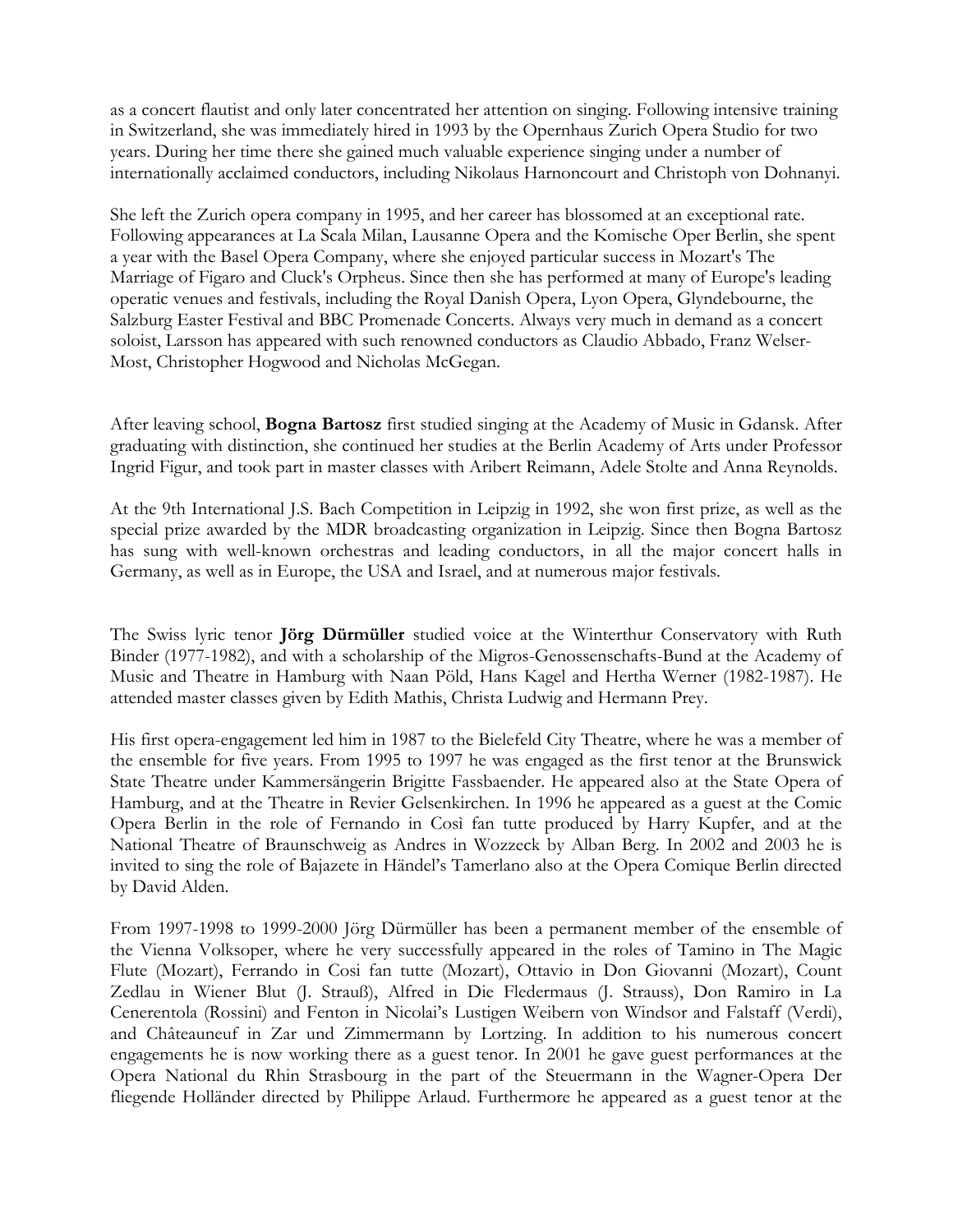opera houses of Hamburg, Montpellier, Leipzig, Cologne, Sevilla and at the Teatro Real in Madrid where he made his debut in 1998-1999 as Walter von der Vogelweide in Tannhäuser (Wagner) directed by Werner Herzog. In June 1999 he toured in Japan as Alfred in a Fledermaus production by the Vienna Volksoper. In February 2002 he sang the title-role of the Weber-opera Abu Hassan in Eindhoven conducted by Jan Willem de Vriend. In May 2002 he will sing the title-role of the opera Abu Hassan (C.M. v. Weber) under Bruno Weil in a WDR CD-production.

But still of greater importance is his career in concert and oratorio singing. Within this area he appeared in the centres of music life of Switzerland and Germany in a versatile repertoire and made guest appearances in Paris and Brussels, in Pesaro and at the Festival Weeks for Ancient Music in Mannheim. In 1989 he undertook a very successful tour to Russia, with appearances in Moscow, Leningrad and Vilnius (Wilna). He also made a successful tour to Spain. As a concert singer Jörg Dürmüller has gained a particularly good reputation especially in singing Bach's Evangelist's parts. This led him to most of the major concert-halls at home and abroad. He became estimated also as a Lieder singer.

**Christoph Prégardien** began singing at an early age with the church choir from his home town of Limburg, Germany. Following studies with Caria Castellani in Milan and Hartmut HöII at the Frankfurt Musikhoch- schule, he quickly established himself as one of the foremost singers working in the 'authentic' field. The list of celebrated conductors he now regularly works with reads like a virtual 'who's who' period- instrument movement, including John Eliot Gardiner, Nikolaus Harnoncourt, Philippe Herreweghe, Rene Jacobs, Ton Koopman and Gustav Leonhardt. He has proved equally successful in the nineteenth- and twentieth-century concert repertoires. An acclaimed interpreter of the works of Benjamin Britten (most notably the Serenade, Nocturne and War Requiem), appearances with such renowned orchestras as the Berlin and Vienna Philharmonic, the Royal Concertgebouw and Boston Symphony have also included music by Stravinsky and Rihm. His many operatic roles embrace not only Monteverdi, Mozart and Rossini, but also Verdi, most notably as Fenton in Falstaff.

However, the genre with which Christoph Prégardien is perhaps most popularly associated is solo song, particularly the German Romantic Lied. His collaborations with the fortepianist Andreas Staier, in particular, have proved nothing short of revelatory His numerous recordings, notably of works by Schubert, Schumann and Mendelssohn, have won prestigious awards around the globe.

**Paul Agnew** was born in Glasgow and a former Choral Scholar at Magdelen College, Oxford, and is now one of the most versatile tenors of his generation. A long-time member of Anthony Rooley's Consort of Musicke, since turning soloist he has been in great demand with some of the most distinguished period instrument ensembles in the world. He made his debut at the Palais Garnier, Paris, performing the title role in a highly successful production of Rameau's Hippolyte et Aricie with William Christie and Les Arts Florissants, which subsequently travelled to Nice, Caen, Montpellier and New York. Another major role with William Christie was Jason in Charpentier's Médéé, which toured France, Portugal and the United States.

Other orchestras Paul Agnew has worked with include the English Baroque Soloists (Purcell's King Arthur with John Eliot Gardiner), the Orchestra of the Age of Enlightenment (Bach cantatas) and most particularly the English Concert with whom he has performed The Fairy Queen, Dioclesian, Timon of Athens and King Arthur. More recently he has worked with La Chapelle Royale and